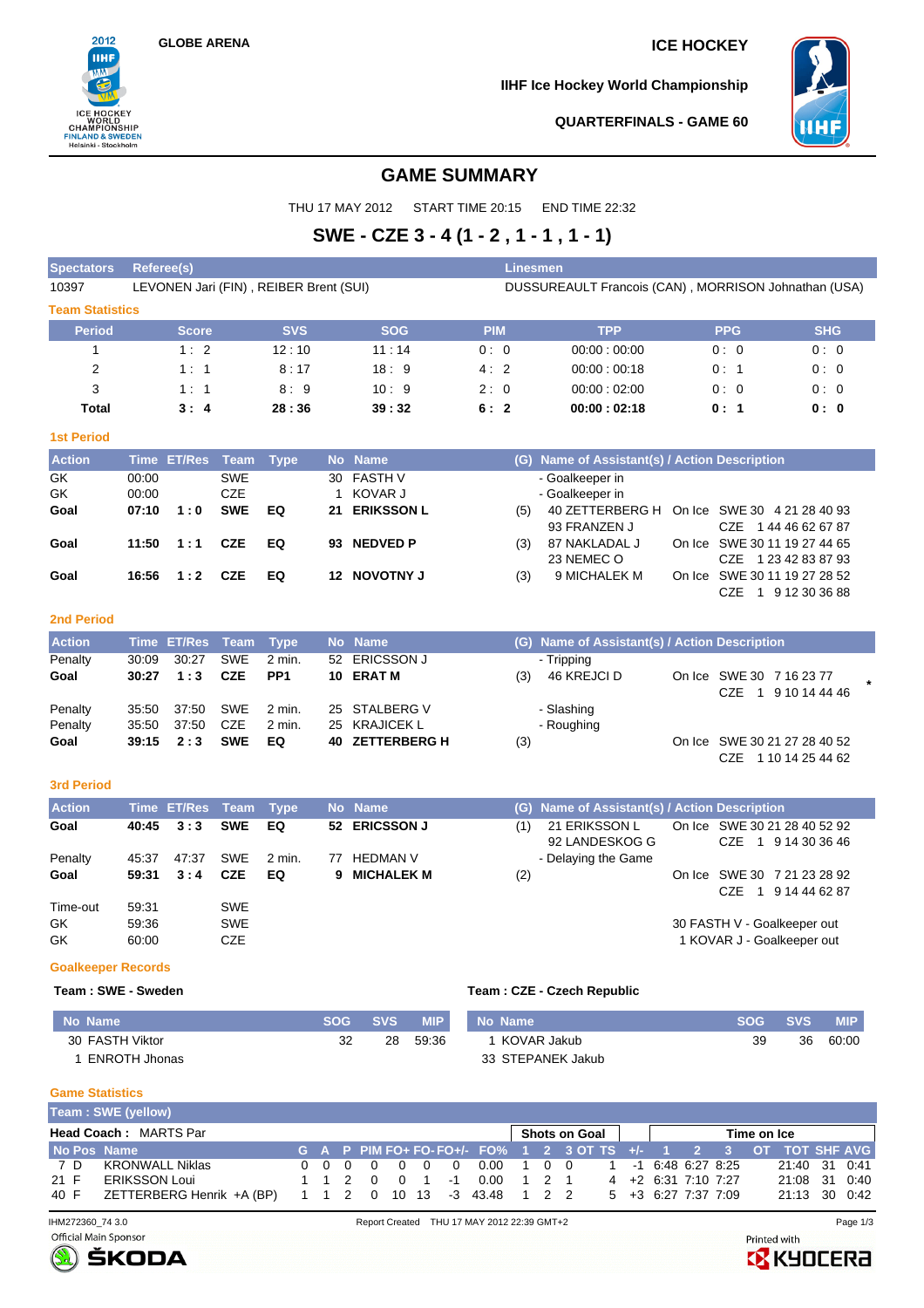

# **GLOBE ARENA ICE HOCKEY**

# **IIHF Ice Hockey World Championship**



## **QUARTERFINALS - GAME 60**

|              | <b>Head Coach: MARTS Par</b> |          |              |          |          |    |          |                   |             |    |                | <b>Shots on Goal</b> |                |          |                     |                |                | Time on Ice |                    |    |      |
|--------------|------------------------------|----------|--------------|----------|----------|----|----------|-------------------|-------------|----|----------------|----------------------|----------------|----------|---------------------|----------------|----------------|-------------|--------------------|----|------|
| No Pos Name  |                              | G.       | 47           | P.       |          |    |          | PIM FO+ FO- FO+/- | FO%         |    | $\overline{2}$ |                      | 3 OT TS        | $+/-$    |                     | $\overline{2}$ | 3              | <b>OT</b>   | <b>TOT SHF AVG</b> |    |      |
| 77 D         | <b>HEDMAN Victor</b>         | $\Omega$ | $\mathbf 0$  | 0        | 2        | 0  | $\Omega$ | 0                 | 0.00        | 0  |                | 0                    | 1              | 0        |                     |                | 6:35 5:31 1:40 |             | 13:46              | 21 | 0:39 |
| 93 F         | FRANZEN Johan                | 0        |              |          | 0        | 0  |          | $-1$              | 0.00        | 2  | $\Omega$       | $\Omega$             | $\overline{2}$ | $+1$     |                     |                | 6:24 0:10 0:00 |             | 6:34               | 9  | 0.43 |
| 11 F         | ALFREDSSON Daniel +C         | 0        | $\mathbf 0$  | 0        | 0        |    |          | 0                 | 50.00       |    | 0              | 2                    | 3              |          | -2 5:38 5:36 5:51   |                |                |             | 17:05              | 25 | 0:41 |
| 19 F         | <b>BACKSTROM Nicklas</b>     | 0        | 0            | 0        | $\Omega$ | 6  | 11       | -5                | 35.29       | 0  |                |                      | 2              |          | $-2$ 6:16 5:19 6:06 |                |                |             | 17:41              | 26 | 0:40 |
| 27 F         | <b>HORNQVIST Patric</b>      | $\Omega$ | 0            | 0        | $\Omega$ | 0  | $\Omega$ | $\Omega$          | 0.00        |    | 4              | 2                    |                |          | $-1$ 6:15 5:32 5:14 |                |                |             | 17:01              | 23 | 0:44 |
| 44 D         | <b>HJALMARSSON Niklas</b>    | 0        | 0            | $\Omega$ | 0        | 0  | 0        | 0                 | 0.00        | 0  | 0              | 0                    | 0              | $-1$     | 8:12 6:17 5:50      |                |                |             | 20:19              | 28 | 0:43 |
| 65 D         | <b>KARLSSON Erik</b>         | 0        | 0            | 0        | 0        | 0  | 0        | 0                 | 0.00        | 0  | 3              | $\Omega$             | 3              | $-1$     |                     |                | 5:21 7:58 7:20 |             | 20:39              | 26 | 0:47 |
| 4 D          | <b>KRONWALL Staffan</b>      | 0        | $\mathbf 0$  | 0        | 0        | 0  | 0        | 0                 | 0.00        | 0  | 0              | 0                    | 0              | $+1$     | 4:00 2:15 0:00      |                |                |             | 6:15               | 14 | 0:26 |
| 25 F         | <b>STALBERG Viktor</b>       | 0        | $\mathbf 0$  | $\Omega$ | 2        | 0  | $\Omega$ | 0                 | 0.00        |    |                | 0                    | 2              | $\Omega$ | 5:12 2:44 2:56      |                |                |             | 10:52              | 19 | 0:34 |
| 28 D         | <b>BRODIN Jonas</b>          | 0        | 0            | $\Omega$ | 0        | 0  | 0        | $\Omega$          | 0.00        | 0  | 0              | $\Omega$             | 0              | $+1$     |                     |                | 4:53 5:24 7:13 |             | 17:30              | 30 | 0:35 |
| 32 F         | <b>KRUGER Marcus</b>         | $\Omega$ | $\Omega$     | 0        | 0        | 3  | 4        | $-1$              | 42.86       | 1  | 0              | 0                    | 1              | 0        |                     |                | 4:34 3:07 3:32 |             | 11:13              | 19 | 0:35 |
| 92 F         | LANDESKOG Gabriel +A         | 0        | 1            | 1        | 0        | 1  | 0        |                   | 1 100.00    | 0  | 2              | $\Omega$             | 2              |          | 0 5:02 4:07 6:07    |                |                |             | 15:16              | 28 | 0:32 |
| 10 F         | <b>LARSSON Johan</b>         | 0        | $\mathbf 0$  | 0        | 0        | 0  | 0        | 0                 | 0.00        | 0  | 0              | 0                    | 0              |          | $0$ 0:45 3:35 2:48  |                |                |             | 7:08               | 9  | 0:47 |
| 16 F         | <b>JARNKROK Calle</b>        | 0        | $\mathbf 0$  | 0        | 0        | 0  |          | $-1$              | 0.00        | 0  | 0              | $\Omega$             | 0              | 0        |                     | 2:52 3:38 2:41 |                |             | 9:11               | 12 | 0:45 |
| 23 F         | <b>PERSSON Niklas</b>        | $\Omega$ | 0            | 0        | 0        | 2  | 4        | $-2$              | 33.33       | 0  | $\Omega$       |                      |                | -1       |                     |                | 2:06 3:30 3:32 |             | 9:08               | 13 | 0:42 |
| 33 F         | SILFVERBERG Jakob            | 0        | 0            | 0        | 0        | 0  | 0        | 0                 | 0.00        | 0  |                | 0                    | 1              | 0        |                     |                | 2:25 5:07 3:25 |             | 10:57              | 16 | 0:41 |
| 52 D         | <b>ERICSSON Jonathan</b>     |          | 0            |          | 2        | 0  | 0        | 0                 | 0.00        | 2  |                |                      | 4              | $+1$     |                     |                | 4:35 5:06 7:52 |             | 17:33              | 28 | 0:37 |
| 1 GK         | <b>ENROTH Jhonas</b>         | 0        | $\mathbf{0}$ | 0        | 0        |    |          |                   |             | 0  | $\mathbf 0$    | 0                    | 0              |          |                     |                |                |             |                    |    |      |
| 30 GK        | <b>FASTH Viktor</b>          | 0        | $\mathbf 0$  | 0        | $\Omega$ |    |          |                   |             | 0  | $\Omega$       | $\Omega$             | 0              |          |                     |                |                |             |                    |    |      |
| <b>Total</b> |                              | 3        | 4            | 7        | 6        | 23 | 36       |                   | $-13$ 38.98 | 11 | 18             | 10                   | 39             |          |                     |                |                |             |                    |    |      |

| Team: CZE (red) |                                    |             |             |             |          |    |    |                   |          |          |                |                      |         |       |                     |                      |   |             |            |    |                |
|-----------------|------------------------------------|-------------|-------------|-------------|----------|----|----|-------------------|----------|----------|----------------|----------------------|---------|-------|---------------------|----------------------|---|-------------|------------|----|----------------|
|                 | <b>Head Coach: HADAMCZIK Alois</b> |             |             |             |          |    |    |                   |          |          |                | <b>Shots on Goal</b> |         |       |                     |                      |   | Time on Ice |            |    |                |
| No Pos Name     |                                    | G.          | A           | P.          |          |    |    | PIM FO+ FO- FO+/- | FO%      |          | 2 <sup>2</sup> |                      | 3 OT TS | $+/-$ |                     | $\overline{2}$       | 3 | <b>OT</b>   | <b>TOT</b> |    | <b>SHF AVG</b> |
| 9 F             | MICHALEK Milan (BP)                | 1           | 1           | 2           | 0        | 0  | 0  | 0                 | 0.00     | 0        | 1              | 1                    | 2       | $+1$  |                     | 6:19 5:16 7:04       |   |             | 18:39      | 30 | 0:37           |
| 10 F            | <b>ERAT Martin</b>                 |             | 0           | 1           | 0        | 0  | 0  | 0                 | 0.00     | 0        | 3              | $\Omega$             | 3       | $-1$  |                     | 4:55 3:50 5:49       |   |             | 14:34      | 25 | 0:34           |
| 14 F            | PLEKANEC Tomas +C                  | 0           | $\Omega$    | 0           | 0        | 15 | 7  | 8                 | 68.18    | 1        | 0              | 1                    | 2       | -1    |                     | 5:01 5:14 7:04       |   |             | 17:19      | 30 | 0:34           |
| 44 D            | <b>BLATAK Miroslav</b>             | 0           | 0           | 0           | 0        | 0  | 0  | $\Omega$          | 0.00     | 0        | 0              | 0                    | 0       | $-1$  |                     | 5:07 7:12 6:58       |   |             | 19:17      | 34 | 0:34           |
| 87 D            | <b>NAKLADAL Jakub</b>              | 0           | 1           | 1           | 0        | 0  | 0  | 0                 | 0.00     | 0        | 1              | $\Omega$             |         | $+1$  |                     | 5:02 5:08 6:48       |   |             | 16:58      | 32 | 0:31           |
| 30 D            | <b>KREJCIK Jakub</b>               | $\mathbf 0$ | 0           | 0           | 0        | 0  | 0  | 0                 | 0.00     | 0        | -1             | 0                    | 1       | 0     | 5:13 5:47 0:28      |                      |   |             | 11:28      | 18 | 0:38           |
| 36 D            | <b>CASLAVA Petr</b>                | 0           | $\Omega$    | $\Omega$    | 0        | 0  | 0  | $\Omega$          | 0.00     | $\Omega$ | $\Omega$       | $\Omega$             | 0       | 0     |                     | 7:02 6:51 7:57       |   |             | 21:50      | 34 | 0:38           |
| 46 F            | <b>KREJCI David</b>                | 0           | 1           | 1           | 0        | 7  | 8  | $-1$              | 46.67    | $\Omega$ | $\Omega$       | 0                    | 0       |       | $-2$ 4:42 6:11 6:42 |                      |   |             | 17:35      | 27 | 0:39           |
| 62 F            | <b>TENKRAT Petr</b>                | 0           | 0           | 0           | 0        | 0  | 0  | 0                 | 0.00     | 2        | 0              | $\Omega$             | 2       | -1    |                     | 4:16 5:35 5:06       |   |             | 14:57      | 27 | 0:33           |
| 67 F            | <b>FROLIK Michael</b>              | 0           | $\Omega$    | $\Omega$    | $\Omega$ | 0  | 0  | 0                 | 0.00     | 4        | 1              |                      | 6       | $-1$  | 4:02 5:24 3:49      |                      |   |             | 13:15      | 21 | 0:37           |
| 6 D             | <b>MOJZIS Tomas</b>                | 0           | 0           | 0           | 0        | 0  | 0  | 0                 | 0.00     | 0        | 0              | 0                    | 0       | 0     | 4:35 3:50 4:41      |                      |   |             | 13:06      | 23 | 0:34           |
| 25 D            | <b>KRAJICEK Lukas</b>              | 0           | 0           | 0           | 2        | 0  | 0  | 0                 | 0.00     | 0        | 0              | 0                    | 0       | $-1$  |                     | 8:05 6:32 5:10       |   |             | 19:47      | 33 | 0:35           |
| 42 F            | <b>KOUKAL Petr</b>                 | $\Omega$    | $\Omega$    | $\Omega$    | $\Omega$ | 0  |    | $-1$              | 0.00     | 3        | 1              | $\Omega$             | 4       | $+1$  |                     | 5:33 5:05 3:43       |   |             | 14:21      | 21 | 0:41           |
| 83 F            | <b>HEMSKY Ales</b>                 | 0           | 0           | $\mathbf 0$ | 0        | 0  | 0  | $\Omega$          | 0.00     | 0        | 1              | 0                    |         | $+1$  |                     | 5:43 6:21 5:29       |   |             | 17:33      | 25 | 0:42           |
| 93 F            | NEDVED Petr +A                     | 1           | 0           | 1           | 0        | 8  | 4  | 4                 | 66.67    | 3        | 0              | 3                    | 6       | $+1$  |                     | 4:47 5:44 5:38       |   |             | 16:09      | 24 | 0:40           |
| 12 F            | NOVOTNY Jiri +A                    | 1           | 0           | 1           | 0        | 6  | 2  | 4                 | 75.00    | 1.       | 0              | 1                    | 2       | $+1$  | 4:55 2:35 5:00      |                      |   |             | 12:30      | 20 | 0:37           |
| 23 D            | <b>NEMEC Ondrej</b>                | 0           | 1           | 1           | 0        | 0  | 0  | 0                 | 0.00     | 0        | 0              | 1                    |         | $+1$  |                     | 5:11 4:44 6:49       |   |             | 16:44      | 21 | 0:47           |
| 73 F            | <b>PRUCHA Petr</b>                 | $\Omega$    | 0           | 0           | 0        | 0  |    | $-1$              | 0.00     | 0        | 0              | 1                    | 1       | 0     |                     | 5:10 4:00 3:14       |   |             | 12:24      | 19 | 0:39           |
| 82 F            | <b>VONDRKA Michal</b>              | 0           | $\mathbf 0$ | 0           | 0        | 0  | 0  | $\Omega$          | 0.00     | 0        | 0              | $\Omega$             | 0       | 0     |                     | $0:00$ $0:00$ $0:05$ |   |             | 0:05       |    | 0:05           |
| 88 F            | PETRUZALEK Jakub                   | 0           | 0           | 0           | 0        | 0  | 0  | 0                 | 0.00     | 0        | 0              | $\Omega$             | 0       | $+1$  |                     | 5:07 3:03 2:18       |   |             | 10:28      | 17 | 0:36           |
| 1 GK            | <b>KOVAR Jakub</b>                 | 0           | 0           | 0           | 0        |    |    |                   |          | 0        | $\mathbf 0$    | 0                    | 0       |       |                     |                      |   |             |            |    |                |
| 33 GK           | <b>STEPANEK Jakub</b>              | 0           | 0           | 0           | 0        |    |    |                   |          | 0        | $\Omega$       | $\Omega$             | 0       |       |                     |                      |   |             |            |    |                |
| Total           |                                    | 4           | 4           | 8           | 2        | 36 | 23 |                   | 13 61.02 | 14       | 9              | 9                    | 32      |       |                     |                      |   |             |            |    |                |